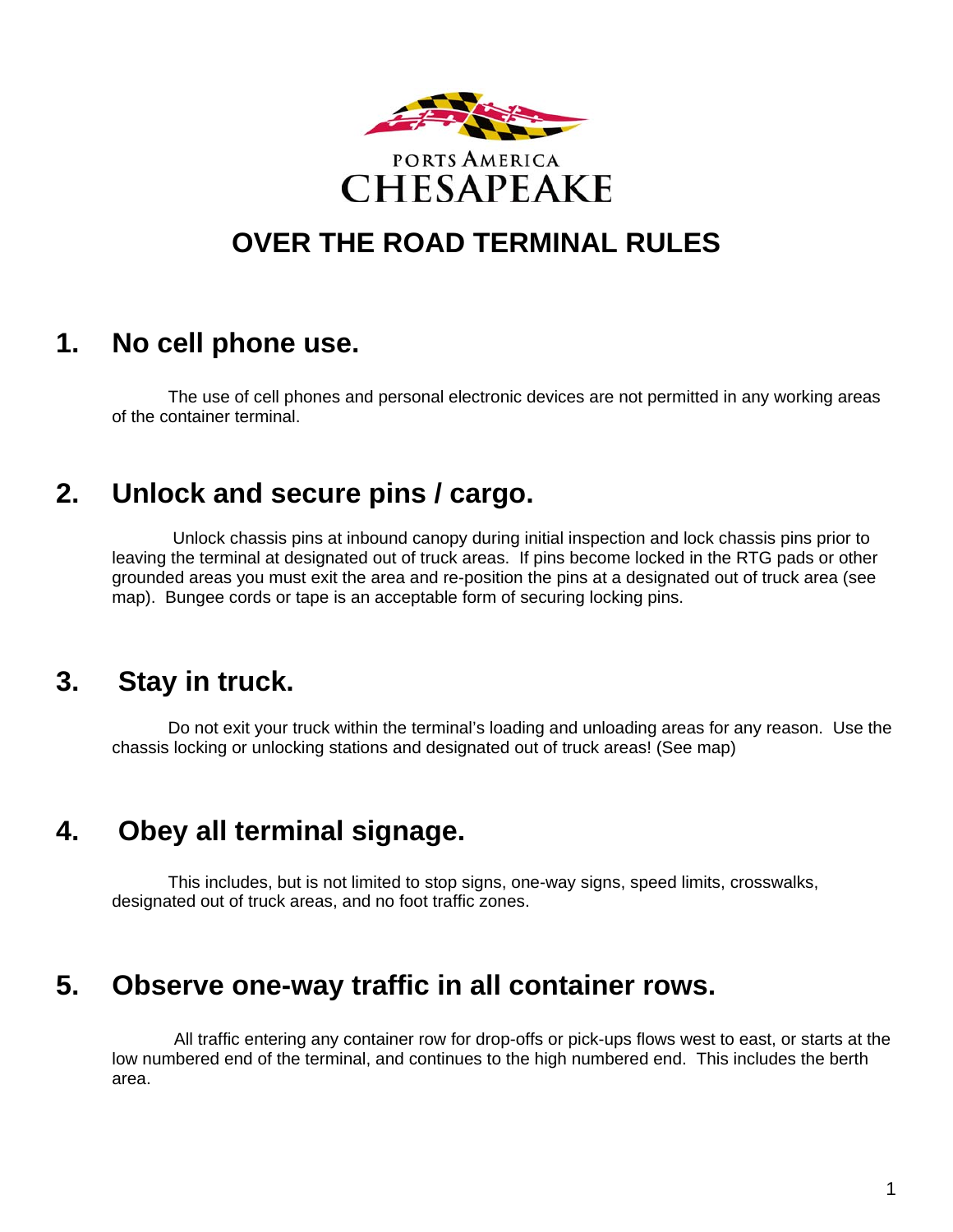## **6. Stay in designated row.**

Once you enter a row, you must remain in that row until you reach the end of the row. There is **NO** cross traffic at intersections within each row.

### **7. Safety vests are required.**

Once you enter the terminal, a safety vest (high visibility with reflective stripes) is required to be worn at all times.

### **8. Line your vehicle up properly.**

#### **a. Top loader**

For drop offs, line up your container with the existing containers in the correct numbered pile, or if the pile is empty, line up as close as possible to the painted lines and numbering. For top loader pick-ups, pull your chassis one pile ahead of the pick-up location, and once directed by the top loader via 2 beeps, back up until signaled again by 1 beep. Once the container is landed, another single beep will signal you can pull off.

#### **b. RTG**

For RTG pick-ups, line up your chassis with the existing containers in the correct numbered pile. The RTG operator will signal 2 beeps to back up, or a single beep to pull forward. An all clear single beep will be sounded once the container is landed.

### **9. Stay off of the RTG tracks**

Do not park or drive on the RTG runway tracks. They are clearly marked with yellow paint.

### **10. TIR Ticket Number**

Once you arrive at or near your drop off or pickup location, please have your TIR ticket number clearly visible for the lot clerk. Writing your TIR number in large numbers on the back of your ticket will expedite the process.

### **11. Inappropriate behavior**

Any behavior deemed inappropriate will not be tolerated. This includes, but is not limited to, foul language, disobeying a supervisor or foreman, or obscene gestures of any kind.

**Failure to follow these rules will result in a terminal violation and suspension of terminal privileges. Please consult the next page for the terminal violation policy. Violations are not limited to these policies alone, and are at the discretion of Ports America Chesapeake Management.**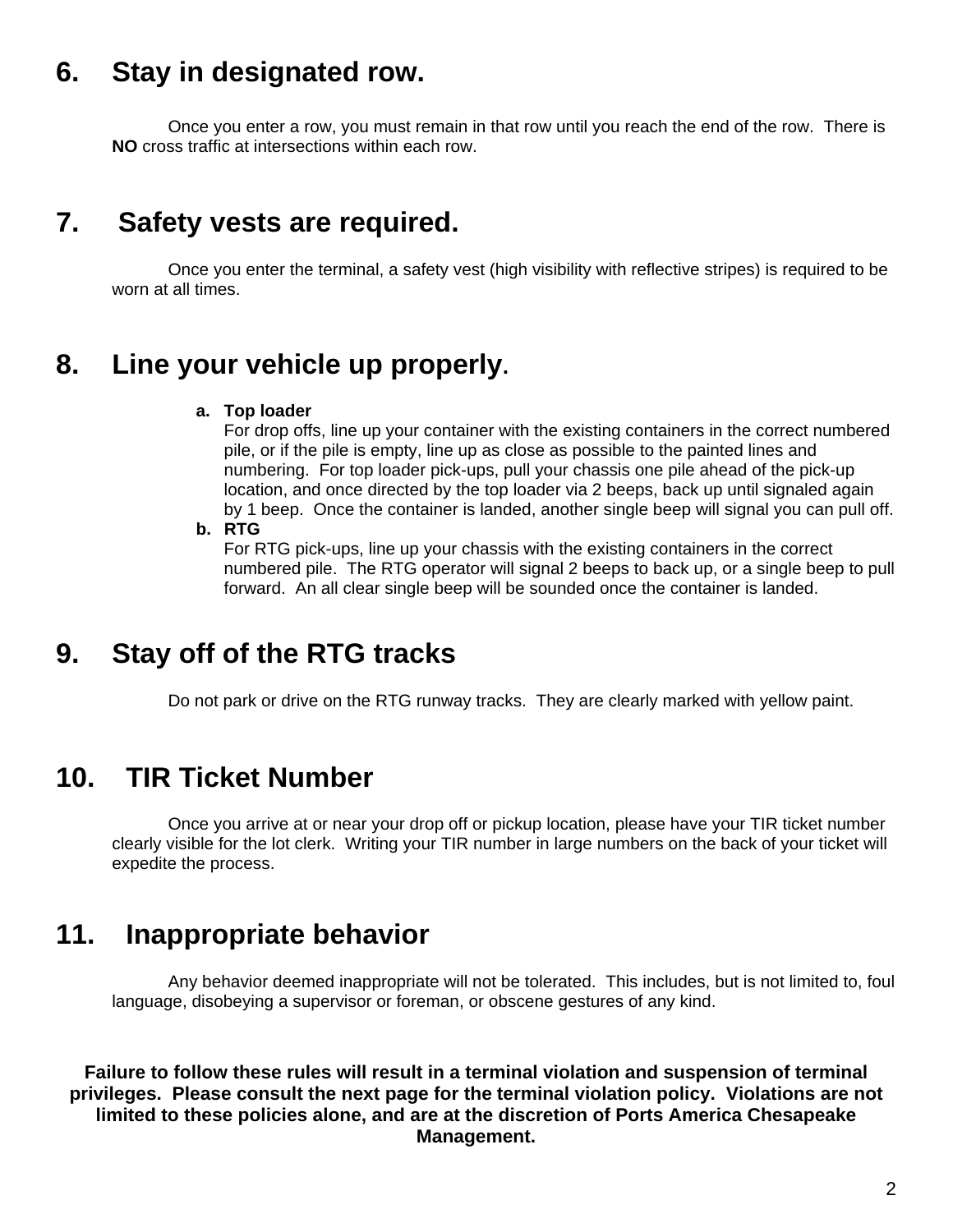

## **TERMINAL VIOLATION POLICY**

**The current policy is as follows…** 

**1st Violation – Warning 2nd Violation – 1-DAY SUSPENSION 3rd Violation – 5-DAY SUSPENSION 4th Violation – 30-DAY SUSPENSION 5th Violation – 1-YEAR SUSPENSION** 

**The policy includes violations within a rolling calendar year.** 

**Ports America is committed to the safety of its employees and customers alike. The terminal violation policy is strictly enforced, and disputes will not be heard. Depending on the severity of a violation, the penalty can worsen at the discretion of Ports America Management. If you have questions, please have your dispatcher contact a Ports America Chesapeake manager. Please also counsel your drivers accordingly to our safety program.**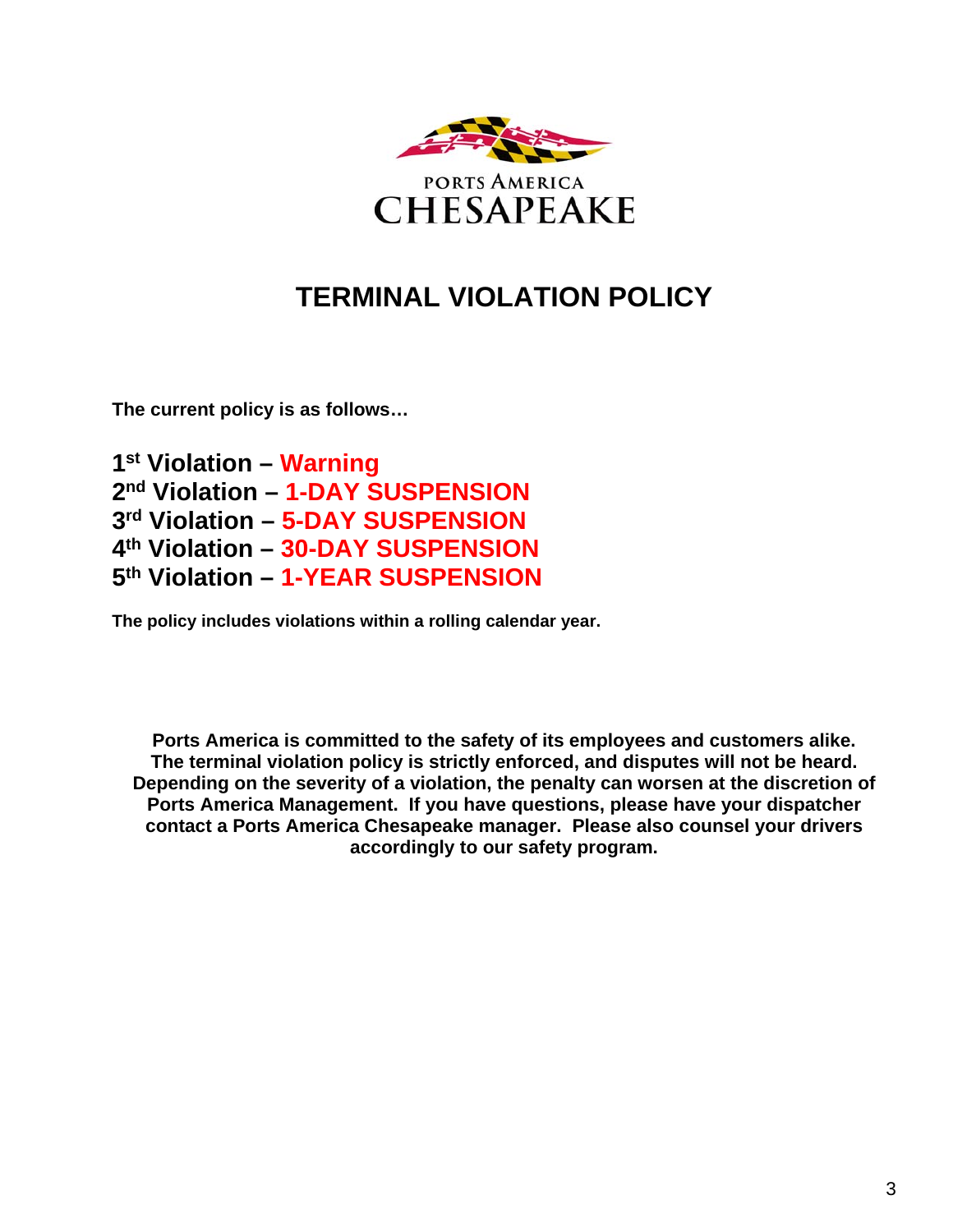

# **INTRODUCING THE SAFE TRUCKS PROGRAM…**

### **By following these simple rules, violations will not occur, and our terminal will remain as safe as possible for all employees and customers.**

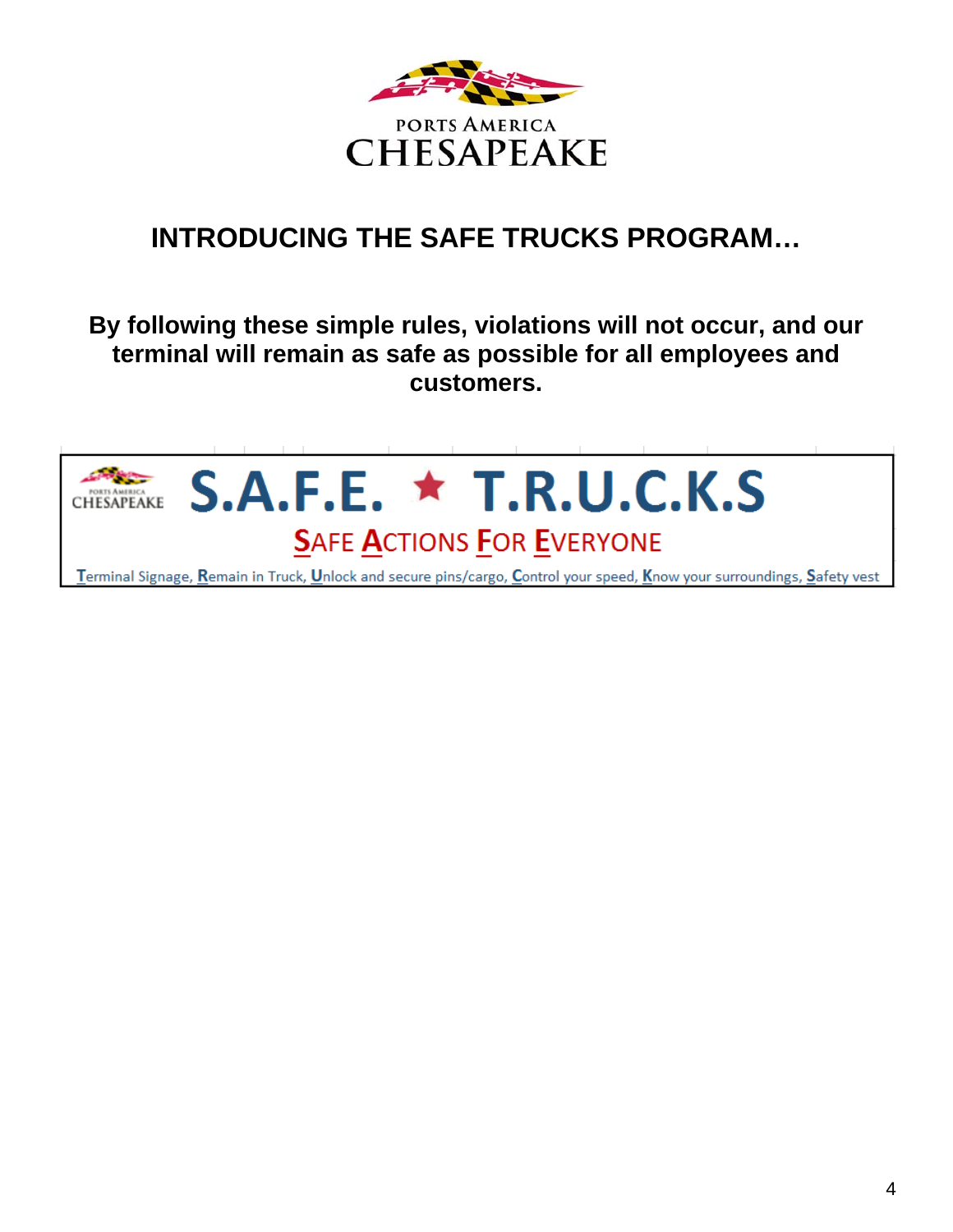